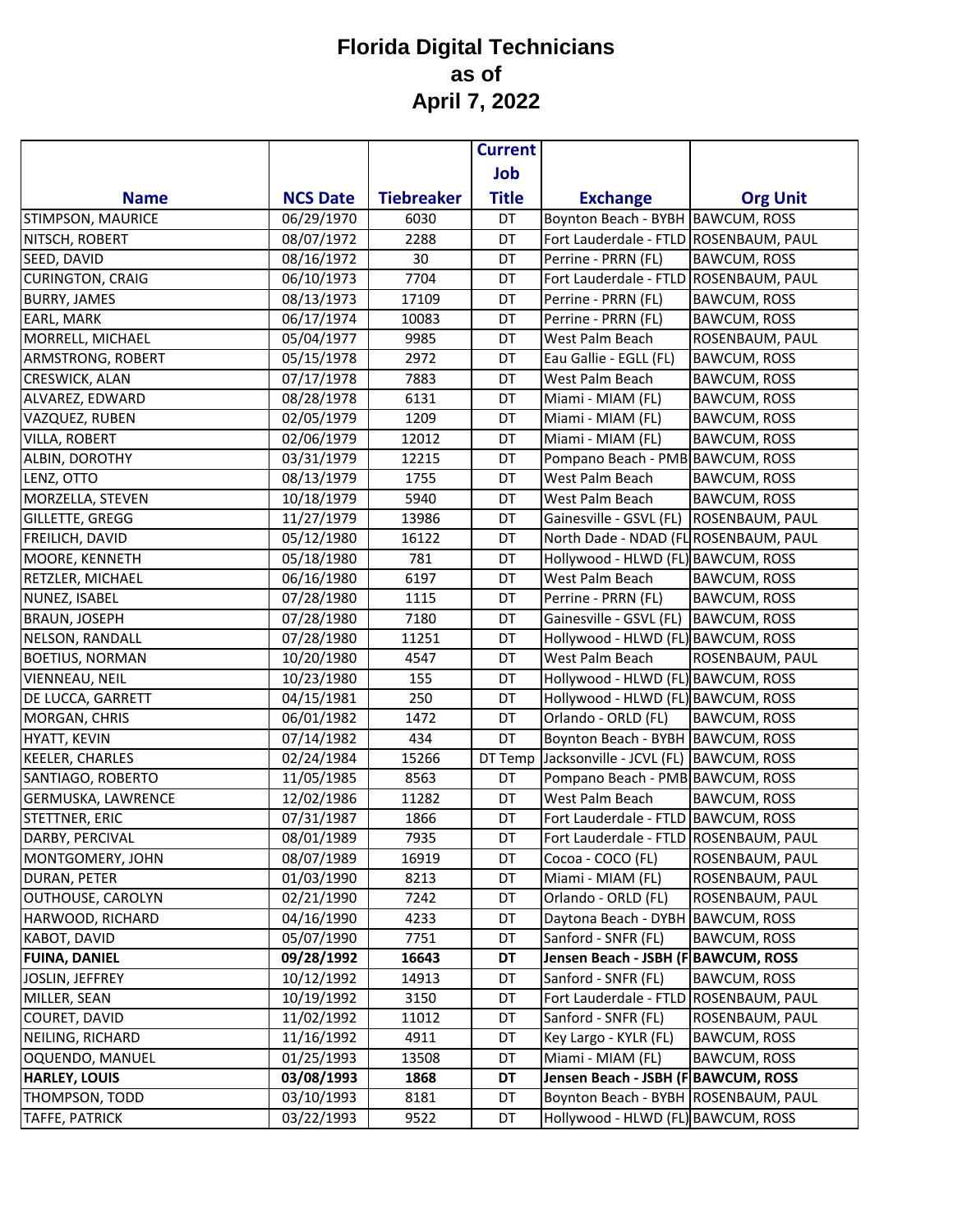| KUHN, JOHN                | 03/29/1993 | 2577  | DT        | Pompano Beach - PMB BAWCUM, ROSS         |                     |
|---------------------------|------------|-------|-----------|------------------------------------------|---------------------|
| AVERY, JONATHAN           | 06/14/1993 | 8653  | DT        | Orlando - ORLD (FL)                      | <b>BAWCUM, ROSS</b> |
| WILLIAMS, RONALD          | 07/01/1993 | 6133  | DT        | Pensacola - PNSC (FL)                    | <b>BAWCUM, ROSS</b> |
| NILSSON, WILLIAM          | 09/20/1993 | 6917  | DT        | Fort Lauderdale - FTLD BAWCUM, ROSS      |                     |
| WADE, JAMES               | 10/11/1993 | 866   | DT        | Fort Lauderdale - FTLD BAWCUM, ROSS      |                     |
| REID, LENNOX              | 10/11/1993 | 15932 | DT        | North Dade - NDAD (FL ROSENBAUM, PAUL    |                     |
| AMELL, LAWRENCE           | 12/01/1993 | 7454  | DT        | Sanford - SNFR (FL)                      | <b>BAWCUM, ROSS</b> |
| <b>MIGUELES, JEFFERY</b>  | 12/31/1993 | 15163 | <b>DT</b> | Vero Beach - VRBH (FL BAWCUM, ROSS       |                     |
| TODD, SHAWN               | 01/03/1994 | 7324  | DT        | Gainesville - GSVL (FL)  ROSENBAUM, PAUL |                     |
| CADRAIN, DONALD           | 02/21/1994 | 11578 | DT        | Lake City - LKCY (FL)                    | <b>BAWCUM, ROSS</b> |
| CONTADOR, JOAQUIN         | 05/02/1994 | 9097  | DT        | Miami - MIAM (FL)                        | <b>BAWCUM, ROSS</b> |
| WISNIEWSKI, STEVEN        | 05/02/1994 | 7474  | DT        | Orlando - ORLD (FL)                      | ROSENBAUM, PAUL     |
| <b>GRACE, DOUGLAS</b>     | 06/27/1994 | 6026  | DT        | Jensen Beach - JSBH (F BAWCUM, ROSS      |                     |
| MACHADO, ROBIN            | 06/27/1994 | 16237 | DT        | Orlando - ORLD (FL)                      | ROSENBAUM, PAUL     |
| <b>REHE, STEPHEN</b>      | 06/27/1994 | 7998  | DT        | Orlando - ORLD (FL)                      | ROSENBAUM, PAUL     |
| AHERN, JOHN               | 08/18/1994 | 4457  | DT        | Eau Gallie - EGLL (FL)                   | <b>BAWCUM, ROSS</b> |
| SAULSBY, MARIA            | 08/23/1994 | 2833  | DT        | Fort Lauderdale - FTLD ROSENBAUM, PAUL   |                     |
| PATTERSON, WILLIAM        | 02/13/1995 | 9936  | DT        | North Dade - NDAD (FL ROSENBAUM, PAUL    |                     |
| DIEHL, KEVIN              | 07/30/1995 | 5343  | DT        | Orlando - ORLD (FL)                      | <b>BAWCUM, ROSS</b> |
| SCHWAN, WEBER             | 10/30/1995 | 15291 | DT        | Pompano Beach - PMB BAWCUM, ROSS         |                     |
| SALLAI, PETER             | 02/05/1996 | 1299  | DT        | Miami - MIAM (FL)                        | ROSENBAUM, PAUL     |
| LAI, GORDON               | 02/19/1996 | 15382 | DT        | Pompano Beach - PMB BAWCUM, ROSS         |                     |
| PAIGE, PAUL               | 03/04/1996 | 55    | DT        | Eau Gallie - EGLL (FL)                   | <b>BAWCUM, ROSS</b> |
| ALLPORT, DAVID            | 03/11/1996 | 8703  | DT        | Perrine - PRRN (FL)                      | <b>BAWCUM, ROSS</b> |
| GOSNELL, ERIC             | 03/11/1996 | 14429 | DT        | Cocoa - COCO (FL)                        | <b>BAWCUM, ROSS</b> |
| <b>GATLIN, MICHAEL</b>    | 03/11/1996 | 10185 | DT        | West Palm Beach                          | BAWCUM, ROSS        |
| ALLEN, CHRIS              | 03/17/1996 | 5231  | DT        | Palatka - PLTK (FL)                      | <b>BAWCUM, ROSS</b> |
| DUPREY, ELVYN             | 03/18/1996 | 4957  | DT        | West Palm Beach                          | ROSENBAUM, PAUL     |
| LOGAN, FRED               | 03/18/1996 | 13901 | DT        | Pompano Beach - PMB BAWCUM, ROSS         |                     |
| NOLAN, THOMAS             | 03/18/1996 | 13501 | DT        | Panama City - PNCY (FL BAWCUM, ROSS      |                     |
| HOLDER, JOHN              | 03/24/1996 | 15423 | DT        | Chipley - CHPL (FL)                      | <b>BAWCUM, ROSS</b> |
| LOVELACE, CHAD            | 05/06/1996 | 95    | DT        | Pensacola - PNSC (FL)                    | ROSENBAUM, PAUL     |
| <b>CONFUSIONE, LESTER</b> | 05/20/1996 | 2879  | DT        | Pensacola - PNSC (FL)                    | <b>BAWCUM, ROSS</b> |
| OSHESKY, ROBERT           | 06/10/1996 | 11505 | DT        | Palm Coast - PLCS (FL)                   | ROSENBAUM, PAUL     |
| <b>SCHOMER, WILLIAM</b>   | 06/17/1996 | 11616 | DT        | Jensen Beach - JSBH (F BAWCUM, ROSS      |                     |
| <b>ELLINGTON, DAVID</b>   | 06/28/1996 | 799   | DT        | Sanford - SNFR (FL)                      | ROSENBAUM, PAUL     |
| LOPEZ, ALFREDO            | 07/02/1996 | 8833  | DT        | Miami - MIAM (FL)                        | ROSENBAUM, PAUL     |
| MCCOY, BRIAN              | 08/17/1996 | 16438 | DT        | Fort Lauderdale - FTLD ROSENBAUM, PAUL   |                     |
| FOLZ, STEPHEN             | 09/30/1996 | 13016 | DT        | Fort Lauderdale - FTLD ROSENBAUM, PAUL   |                     |
| AYALA, MARCELO            | 10/23/1996 | 8737  | DT        | Orlando - ORLD (FL)                      | ROSENBAUM, PAUL     |
| <b>GREEN, DAWN</b>        | 02/08/1997 | 2863  | DT        | Fort Lauderdale - FTLD ROSENBAUM, PAUL   |                     |
| LITTLE, MARTY             | 07/08/1997 | 1424  | DT        | Jacksonville - JCVL (FL)                 | ROSENBAUM, PAUL     |
| <b>BARTEE, TERRI</b>      | 07/19/1997 | 10373 | DT        | Jacksonville - JCVL (FL)                 | <b>BAWCUM, ROSS</b> |
| LAMB, TIMOTHY             | 10/22/1997 | 13676 | DT        | Boynton Beach - BYBH ROSENBAUM, PAUL     |                     |
| DUNKLEY, HORACE           | 01/05/1998 | 6173  | DT        | Miami - MIAM (FL)                        | <b>BAWCUM, ROSS</b> |
| VRABEL, JOSEPH            | 03/16/1998 | 10352 | DT        | Panama City - PNCY (FL ROSENBAUM, PAUL   |                     |
| TARANTINO, PHILLIP        | 03/30/1998 | 14109 | DT        | West Palm Beach                          | ROSENBAUM, PAUL     |
| MONROE, GERALD            | 04/03/1998 | 8429  | DT        | Daytona Beach - DYBH ROSENBAUM, PAUL     |                     |
| LE, THUAN                 | 04/03/1998 | 14503 | DT        | Orlando - ORLD (FL)                      | ROSENBAUM, PAUL     |
| PERRY, CHARLES            | 04/06/1998 | 2973  | DT        | Jacksonville - JCVL (FL)                 | <b>BAWCUM, ROSS</b> |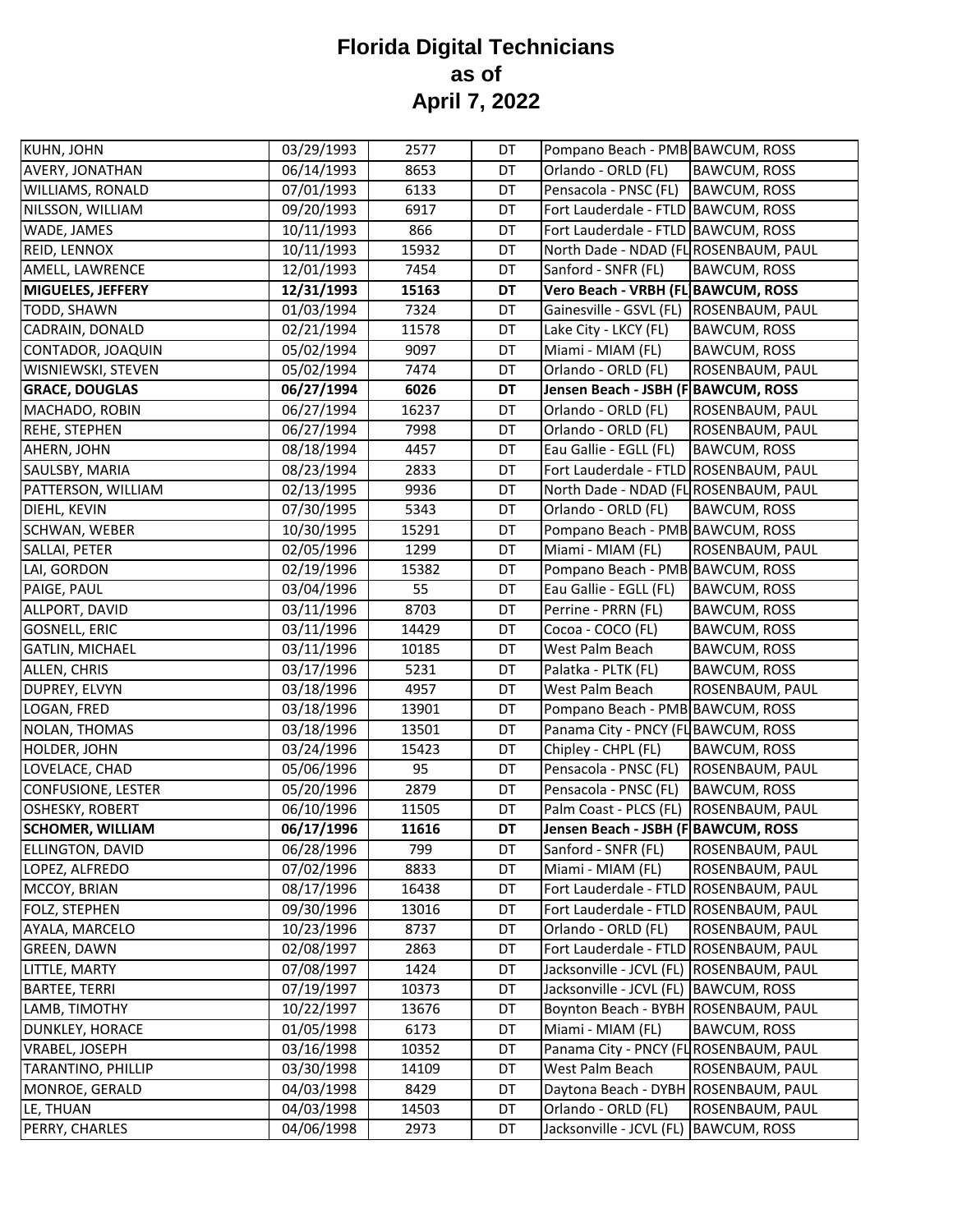| WAGNER, JAMES               | 04/10/1998 | 14233 | DT | Orlando - ORLD (FL)                       | ROSENBAUM, PAUL     |
|-----------------------------|------------|-------|----|-------------------------------------------|---------------------|
| HANLAN, ANTHONY             | 04/13/1998 | 7073  | DT | Fort Lauderdale - FTLD ROSENBAUM, PAUL    |                     |
| <b>BROWN, CARGILL</b>       | 04/16/1998 | 4359  | DT | North Dade - NDAD (FL ROSENBAUM, PAUL     |                     |
| <b>FULCHER, ALAN</b>        | 04/17/1998 | 2823  | DT | West Palm Beach                           | ROSENBAUM, PAUL     |
| MARTINEZ, JOSE              | 04/17/1998 | 3523  | DT | Orlando - ORLD (FL)                       | ROSENBAUM, PAUL     |
| <b>SCOTT, KERRIE</b>        | 04/17/1998 | 232   | DT | Orlando - ORLD (FL)                       | ROSENBAUM, PAUL     |
| HOYLE, MARK                 | 04/17/1998 | 8     | DT | St Augustine - STAG (FL ROSENBAUM, PAUL   |                     |
| OREJUELA, WALTER            | 04/17/1998 | 11062 | DT | West Palm Beach                           | <b>BAWCUM, ROSS</b> |
| STOKES, CHAD                | 04/20/1998 | 8972  | DT | Panama City - PNCY (FL BAWCUM, ROSS       |                     |
| MARTINEZ, JULIO             | 04/20/1998 | 13942 | DT | Big Pine - BGPI (FL)                      | ROSENBAUM, PAUL     |
| LEONARD, JOHN               | 04/24/1998 | 15762 | DT | Eau Gallie - EGLL (FL)                    | <b>BAWCUM, ROSS</b> |
| <b>GLADU, ROBERT</b>        | 04/24/1998 | 5031  | DT | Jacksonville - JCVL (FL) ROSENBAUM, PAUL  |                     |
| <b>GREEN, LEAH</b>          | 05/16/1998 | 8472  | DT | Vero Beach - VRBH (FL ROSENBAUM, PAUL     |                     |
| REID, LEONARD               | 05/29/1998 | 3779  | DT | Daytona Beach - DYBH BAWCUM, ROSS         |                     |
| <b>HAMILTON, BRIAN</b>      | 06/21/1998 | 14939 | DT | Marathon - MRTH (FL) ROSENBAUM, PAUL      |                     |
| CARRALERO, ERIC             | 06/21/1998 | 7800  | DT | Miami - MIAM (FL)                         | ROSENBAUM, PAUL     |
| NAUTH, PARMANAND            | 07/10/1998 | 9180  | DT | Orlando - ORLD (FL)                       | ROSENBAUM, PAUL     |
| TIMBLIN, MITCHELL           | 07/13/1998 | 4672  | DT | Fort Pierce - FTPR (FL)   ROSENBAUM, PAUL |                     |
| RODRIGUEZ, ROBERT           | 08/07/1998 | 14247 | DT | Daytona Beach - DYBH BAWCUM, ROSS         |                     |
| <b>SUTER, ROBERT</b>        | 08/07/1998 | 15520 | DT | Miami - MIAM (FL)                         | ROSENBAUM, PAUL     |
| CARROLL, DUSTIN             | 08/31/1998 | 7104  | DT | Jacksonville - JCVL (FL)                  | <b>BAWCUM, ROSS</b> |
| NEWELL, DERICK              | 08/31/1998 | 12764 | DT | Sanford - SNFR (FL)                       | ROSENBAUM, PAUL     |
| WHISENANT, JEFF             | 09/04/1998 | 2006  | DT | Cocoa - COCO (FL)                         | ROSENBAUM, PAUL     |
| WILSON, DAVID               | 09/14/1998 | 13688 | DT | Brooksville - BKVL (FL)                   | <b>BAWCUM, ROSS</b> |
| <b>HEATH, KEVIN</b>         | 09/18/1998 | 985   | DT | Gainesville - GSVL (FL)                   | ROSENBAUM, PAUL     |
| MONTEFERRANTE, THOMAS       | 09/25/1998 | 15505 | DT | Cocoa - COCO (FL)                         | ROSENBAUM, PAUL     |
| CAMARAZA, JAVIER            | 09/27/1998 | 15101 | DT | Miami - MIAM (FL)                         | ROSENBAUM, PAUL     |
| HIDENRITE, RYAN             | 10/12/1998 | 13957 | DT | Pensacola - PNSC (FL)                     | <b>BAWCUM, ROSS</b> |
| WALISCH, KENNETH            | 10/19/1998 | 12972 | DT | Fort Lauderdale - FTLD BAWCUM, ROSS       |                     |
| KING, COREY                 | 10/30/1998 | 12855 | DT | Jacksonville - JCVL (FL)                  | <b>BAWCUM, ROSS</b> |
| STOUTAMIRE, JEFF            | 11/02/1998 | 10574 | DT | Jacksonville - JCVL (FL)                  | ROSENBAUM, PAUL     |
| MOSELEY, EDWARD             | 11/16/1998 | 16814 | DT | Jacksonville - JCVL (FL)                  | <b>BAWCUM, ROSS</b> |
| MILLER, BRIAN               | 12/01/1998 | 6997  | DT | Jacksonville - JCVL (FL)                  | ROSENBAUM, PAUL     |
| <b>BROCKINTON, STAN</b>     | 12/01/1998 | 4682  | DT | Orlando - ORLD (FL)                       | <b>BAWCUM, ROSS</b> |
| ESCALONA, SERGIO            | 12/04/1998 | 14922 | DT | Miami - MIAM (FL)                         | <b>BAWCUM, ROSS</b> |
| PATRICK, MATT               | 01/03/1999 | 8628  | DT | Pensacola - PNSC (FL)                     | ROSENBAUM, PAUL     |
| ANDERSON, BRYAN             | 01/04/1999 | 13764 | DT | Jacksonville - JCVL (FL)                  | <b>BAWCUM, ROSS</b> |
| JOHNSON, DUANE              | 01/04/1999 | 13657 | DT | Orlando - ORLD (FL)                       | ROSENBAUM, PAUL     |
| <b>BRYANT, PAXTON</b>       | 01/04/1999 | 7227  | DT | Daytona Beach - DYBH BAWCUM, ROSS         |                     |
| CORREA, RALPH               | 01/04/1999 | 585   | DT | Orlando - ORLD (FL)                       | ROSENBAUM, PAUL     |
| PRESVOT, CARLOS             | 01/08/1999 | 5597  | DT | Miami - MIAM (FL)                         | <b>BAWCUM, ROSS</b> |
| SWEETING, CHRISTOPHER       | 01/08/1999 | 12924 | DT | Miami - MIAM (FL)                         | <b>BAWCUM, ROSS</b> |
| ADLER, ERIK                 | 01/08/1999 | 4097  | DT | Boynton Beach - BYBH ROSENBAUM, PAUL      |                     |
| <b>GREER, MARLON</b>        | 01/11/1999 | 6159  | DT | Orlando - ORLD (FL)                       | ROSENBAUM, PAUL     |
| MITCHELL, JULIAN            | 01/22/1999 | 4726  | DT | Fort Lauderdale - FTLD ROSENBAUM, PAUL    |                     |
| DICKENS, JAMES              | 01/31/1999 | 3761  | DT | Orlando - ORLD (FL)                       | ROSENBAUM, PAUL     |
| MCFARLANE, PAUL             | 02/12/1999 | 2986  | DT | Fort Lauderdale - FTLD ROSENBAUM, PAUL    |                     |
| <b>BENNETT, CHRISTOPHER</b> | 02/25/1999 | 15908 | DT | Cocoa - COCO (FL)                         | ROSENBAUM, PAUL     |
| <b>REEDER, MICHAEL</b>      | 03/01/1999 | 14733 | DT | Pensacola - PNSC (FL)                     | ROSENBAUM, PAUL     |
| MIXON, MICHAEL              | 03/08/1999 | 15345 | DT | Jacksonville - JCVL (FL)                  | <b>BAWCUM, ROSS</b> |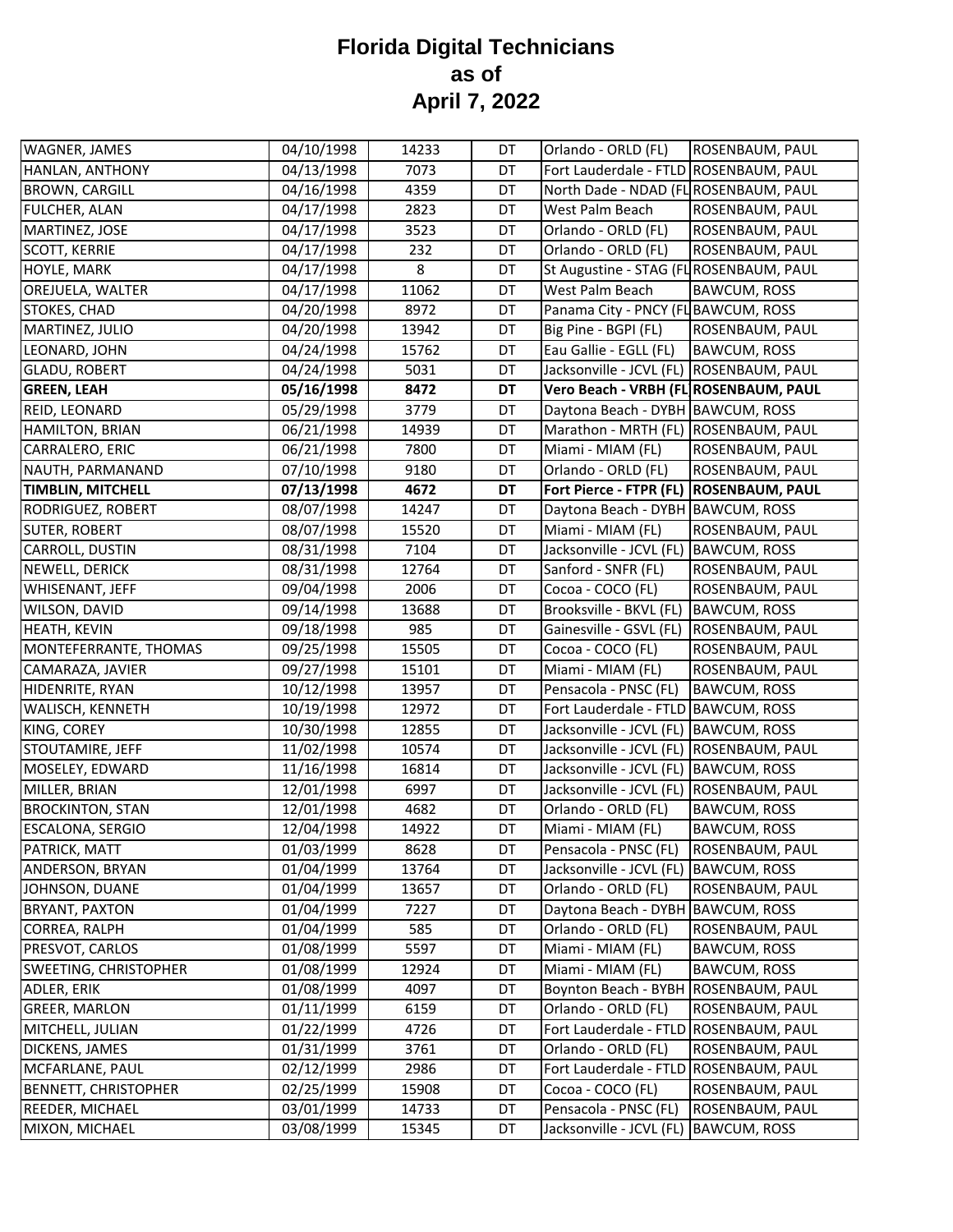| VINDELL, LARRY               | 03/26/1999 | 15447 | DT | North Dade - NDAD (FL ROSENBAUM, PAUL  |                     |
|------------------------------|------------|-------|----|----------------------------------------|---------------------|
| EVANS, DANNY                 | 04/05/1999 | 6514  | DT | Pensacola - PNSC (FL)                  | ROSENBAUM, PAUL     |
| BAYER, WILLIAM               | 04/19/1999 | 4213  | DT | Daytona Beach - DYBH BAWCUM, ROSS      |                     |
| CAMEJO, ENOC                 | 04/30/1999 | 4674  | DT | Miami - MIAM (FL)                      | <b>BAWCUM, ROSS</b> |
| <b>BEERS, JONATHAN</b>       | 04/30/1999 | 13193 | DT | Miami - MIAM (FL)                      | ROSENBAUM, PAUL     |
| MACKEIL, SCOTT               | 05/03/1999 | 66    | DT | Brooksville - BKVL (FL)                | ROSENBAUM, PAUL     |
| LOPERA, CARLOS               | 05/07/1999 | 7259  | DT | North Dade - NDAD (FL ROSENBAUM, PAUL  |                     |
| SALADINO, FRANK              | 05/16/1999 | 10276 | DT | Jacksonville - JCVL (FL) BAWCUM, ROSS  |                     |
| <b>EVANOFF, STEVE</b>        | 05/24/1999 | 4651  | DT | Pensacola - PNSC (FL)                  | <b>BAWCUM, ROSS</b> |
| HOLMES, PAUL                 | 06/01/1999 | 4856  | DT | West Palm Beach                        | ROSENBAUM, PAUL     |
| ROZIER, STEVEN               | 06/04/1999 | 14914 | DT | Pompano Beach - PMB BAWCUM, ROSS       |                     |
| <b>BOATENREITER, WILLIAM</b> | 06/14/1999 | 16287 | DT | Orlando - ORLD (FL)                    | ROSENBAUM, PAUL     |
| HERNANDEZ, JOHNNY            | 06/28/1999 | 13002 | DT | West Palm Beach                        | ROSENBAUM, PAUL     |
| KHAN, AMIR                   | 07/09/1999 | 777   | DT | Miami - MIAM (FL)                      | ROSENBAUM, PAUL     |
| FULTON, SHERMAN              | 07/09/1999 | 16662 | DT | Jacksonville - JCVL (FL)               | <b>BAWCUM, ROSS</b> |
| ROLLINS, KEVIN               | 07/26/1999 | 9533  | DT | Dunnellon - DNLN (FL)                  | <b>BAWCUM, ROSS</b> |
| <b>GONZALEZ, STANLEY</b>     | 07/30/1999 | 10618 | DT | Miami - MIAM (FL)                      | <b>BAWCUM, ROSS</b> |
| CASTELLANOS, JORGE           | 08/13/1999 | 8077  | DT | Miami - MIAM (FL)                      | <b>BAWCUM, ROSS</b> |
| <b>CELESTRIN, ABDEL</b>      | 08/23/1999 | 3048  | DT | Miami - MIAM (FL)                      | ROSENBAUM, PAUL     |
| WHITEHURST, CHRIS            | 08/23/1999 | 5584  | DT | Jacksonville - JCVL (FL)               | ROSENBAUM, PAUL     |
| DOMINGUEZ, ALEXANDER         | 09/10/1999 | 535   | DT | Miami - MIAM (FL)                      | ROSENBAUM, PAUL     |
| RODRIGUEZ, EDGAR             | 09/10/1999 | 13477 | DT | Miami - MIAM (FL)                      | ROSENBAUM, PAUL     |
| MEDINA, GABRIEL              | 09/10/1999 | 15282 | DT | Fort Lauderdale - FTLD ROSENBAUM, PAUL |                     |
| RILEY, JOHN                  | 09/10/1999 | 12723 | DT | Miami - MIAM (FL)                      | <b>BAWCUM, ROSS</b> |
| REED, STEPHEN                | 09/20/1999 | 9779  | DT | Jacksonville - JCVL (FL)               | ROSENBAUM, PAUL     |
| TORRES, RICARDO              | 09/24/1999 | 3808  | DT | Miami - MIAM (FL)                      | ROSENBAUM, PAUL     |
| VALLE, FRANK                 | 10/04/1999 | 4025  | DT | West Palm Beach                        | ROSENBAUM, PAUL     |
| NICHOLS, ROBERT              | 10/18/1999 | 16251 | DT | West Palm Beach                        | ROSENBAUM, PAUL     |
| SNOOK, RICHARD               | 11/05/1999 | 15899 | DT | Big Pine - BGPI (FL)                   | <b>BAWCUM, ROSS</b> |
| DELGADO, NOEL                | 12/10/1999 | 15005 | DT | Perrine - PRRN (FL)                    | <b>BAWCUM, ROSS</b> |
| <b>COWLES, MICHAEL</b>       | 01/03/2000 | 14313 | DT | Vero Beach - VRBH (FL ROSENBAUM, PAUL  |                     |
| MARTINEZ, JOSE               | 01/07/2000 | 5341  | DT | Miami - MIAM (FL)                      | ROSENBAUM, PAUL     |
| ARCE, MARIO                  | 01/07/2000 | 3396  | DT | Orlando - ORLD (FL)                    | ROSENBAUM, PAUL     |
| STEBBINS, SCOTT              | 01/07/2000 | 13275 | DT | Miami - MIAM (FL)                      | ROSENBAUM, PAUL     |
| SARVER, MICHAEL              | 01/10/2000 | 4912  | DT | West Palm Beach                        | ROSENBAUM, PAUL     |
| <b>ETHERIDGE, TYSON</b>      | 01/10/2000 | 941   | DT | Vero Beach - VRBH (FL BAWCUM, ROSS     |                     |
| <b>KENNEDY, KURT</b>         | 01/11/2000 | 4131  | DT | Palm Coast - PLCS (FL) ROSENBAUM, PAUL |                     |
| HENSEL, SCOTTY               | 01/12/2000 | 10180 | DT | Jacksonville - JCVL (FL) BAWCUM, ROSS  |                     |
| ALBER, JOSE                  | 01/14/2000 | 9677  | DT | Miami - MIAM (FL)                      | ROSENBAUM, PAUL     |
| OYELOLA, SAMUEL              | 01/14/2000 | 9312  | DT | North Dade - NDAD (FL ROSENBAUM, PAUL  |                     |
| CARNERO, MANUEL              | 02/04/2000 | 7169  | DT | Miami - MIAM (FL)                      | <b>BAWCUM, ROSS</b> |
| FERNANDEZ, NELSON            | 02/04/2000 | 4240  | DT | North Dade - NDAD (FL ROSENBAUM, PAUL  |                     |
| <b>CLARK, ROBERT</b>         | 02/04/2000 | 17107 | DT | Fort Lauderdale - FTLD ROSENBAUM, PAUL |                     |
| MALDONADO, RICARDO           | 02/07/2000 | 16095 | DT | Orlando - ORLD (FL)                    | ROSENBAUM, PAUL     |
| HUTCHINSON, MICHAEL          | 02/18/2000 | 11112 | DT | Fort Lauderdale - FTLD ROSENBAUM, PAUL |                     |
| <b>GROOVER, MARK</b>         | 02/21/2000 | 15280 | DT | Cocoa - COCO (FL)                      | ROSENBAUM, PAUL     |
| <b>GERHARD, GEORGE</b>       | 02/28/2000 | 15867 | DT | Daytona Beach - DYBH ROSENBAUM, PAUL   |                     |
| <b>BARNETT, PAUL</b>         | 02/28/2000 | 2845  | DT | Jacksonville - JCVL (FL)               | <b>BAWCUM, ROSS</b> |
| <b>CUEVAS, PATRICK</b>       | 03/03/2000 | 9675  | DT | Fort Lauderdale - FTLD ROSENBAUM, PAUL |                     |
| KOHTEN, JOSEPH               | 03/06/2000 | 2728  | DT | Jacksonville - JCVL (FL)               | ROSENBAUM, PAUL     |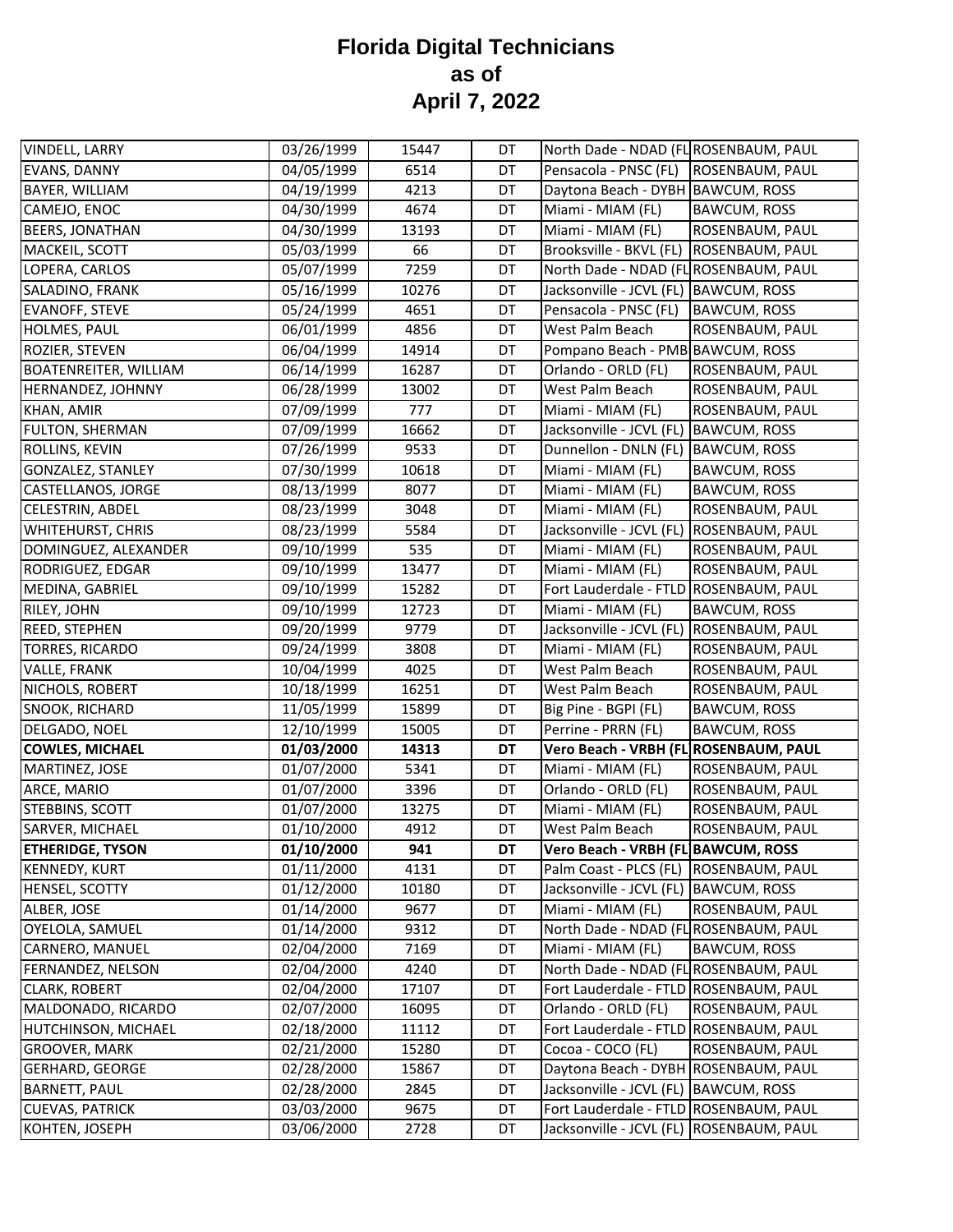| POWELL, BRIAN            | 03/10/2000 | 2467  | DT | North Dade - NDAD (FL ROSENBAUM, PAUL     |                     |
|--------------------------|------------|-------|----|-------------------------------------------|---------------------|
| CASTELLANOS, JOSE        | 03/13/2000 | 16083 | DT | Fort Lauderdale - FTLD ROSENBAUM, PAUL    |                     |
| LOPRESTI, THOMAS         | 03/13/2000 | 7925  | DT | Jacksonville - JCVL (FL) ROSENBAUM, PAUL  |                     |
| MURPHY, WILLIAM          | 03/13/2000 | 8882  | DT | Jacksonville - JCVL (FL) ROSENBAUM, PAUL  |                     |
| DOUGLAS, DAVID           | 04/03/2000 | 12759 | DT | Orlando - ORLD (FL)                       | <b>BAWCUM, ROSS</b> |
| NEHER, DAVID             | 04/17/2000 | 8285  | DT | Gainesville - GSVL (FL)                   | ROSENBAUM, PAUL     |
| PAVLUS, DOUGLAS          | 05/08/2000 | 17061 | DT | Sanford - SNFR (FL)                       | ROSENBAUM, PAUL     |
| <b>BLAIR, THOMAS</b>     | 05/08/2000 | 15840 | DT | Daytona Beach - DYBH ROSENBAUM, PAUL      |                     |
| LLOBERA, ALBERTO         | 05/26/2000 | 191   | DT | Miami - MIAM (FL)                         | ROSENBAUM, PAUL     |
| <b>BANJANIN, REED</b>    | 05/30/2000 | 12309 | DT | Sanford - SNFR (FL)                       | <b>BAWCUM, ROSS</b> |
| CRUZ, JOSE               | 06/02/2000 | 4666  | DT | North Dade - NDAD (FL ROSENBAUM, PAUL     |                     |
| <b>DELEON, ERIC</b>      | 06/05/2000 | 12844 | DT | Fort Pierce - FTPR (FL)  BAWCUM, ROSS     |                     |
| RICARDO, JOSE            | 06/23/2000 | 14304 | DT | North Dade - NDAD (FL ROSENBAUM, PAUL     |                     |
| PONCE, RENE              | 06/23/2000 | 5242  | DT | North Dade - NDAD (FL ROSENBAUM, PAUL     |                     |
| SANCHEZ-PINO, CHARLES    | 06/28/2000 | 3795  | DT | St Augustine - STAG (FL BAWCUM, ROSS      |                     |
| PENA, JULIO              | 07/07/2000 | 12231 | DT | Miami - MIAM (FL)                         | ROSENBAUM, PAUL     |
| CLUA, JOSE               | 07/08/2000 | 7091  | DT | Miami - MIAM (FL)                         | <b>BAWCUM, ROSS</b> |
| WERNSTROM, MARC          | 07/09/2000 | 5981  | DT | Fort Lauderdale - FTLD ROSENBAUM, PAUL    |                     |
| WISNIEWSKI, ROBERT       | 07/10/2000 | 14428 | DT | West Palm Beach                           | ROSENBAUM, PAUL     |
| ELORZA, JUAN             | 07/21/2000 | 11851 | DT | Miami - MIAM (FL)                         | <b>BAWCUM, ROSS</b> |
| <b>BARAHONA, BOLIVAR</b> | 07/24/2000 | 8113  | DT | Orlando - ORLD (FL)                       | ROSENBAUM, PAUL     |
| SANCHEZ, JORGE           | 07/28/2000 | 10602 | DT | Miami - MIAM (FL)                         | ROSENBAUM, PAUL     |
| MARTIN, DOWAYNE          | 08/07/2000 | 1710  | DT | Fort Lauderdale - FTLD ROSENBAUM, PAUL    |                     |
| DIAZ, ROY                | 08/12/2000 | 5168  | DT | Fort Lauderdale - FTLD ROSENBAUM, PAUL    |                     |
| MARTINEZ, RICARDO        | 08/21/2000 | 15226 | DT | Orlando - ORLD (FL)                       | ROSENBAUM, PAUL     |
| FERRER, ALEXANDER        | 08/25/2000 | 1438  | DT | West Palm Beach                           | ROSENBAUM, PAUL     |
| DE ARMAS, FRANK          | 08/25/2000 | 15067 | DT | Fort Lauderdale - FTLD ROSENBAUM, PAUL    |                     |
| URTEAGA, WILLIAM         | 08/25/2000 | 3135  | DT | Miami - MIAM (FL)                         | ROSENBAUM, PAUL     |
| TULLOCH, CHRISTOPHER     | 08/28/2000 | 14558 | DT | West Palm Beach                           | ROSENBAUM, PAUL     |
| VALDES, JORGE            | 09/08/2000 | 15125 | DT | Miami - MIAM (FL)                         | ROSENBAUM, PAUL     |
| <b>CURTIS, DWAYNE</b>    | 09/11/2000 | 3151  | DT | Jacksonville - JCVL (FL)                  | ROSENBAUM, PAUL     |
| <b>DEPRIEST, LONNIE</b>  | 09/11/2000 | 9693  | DT | Fort Pierce - FTPR (FL)   ROSENBAUM, PAUL |                     |
| CHARLES-PIERRE, LEROY    | 09/15/2000 | 2313  | DT | Boynton Beach - BYBH ROSENBAUM, PAUL      |                     |
| SACERIO, MARK            | 09/15/2000 | 14929 | DT | Fort Lauderdale - FTLD ROSENBAUM, PAUL    |                     |
| RUBAINE, KEITH           | 09/25/2000 | 816   | DT | Hollywood - HLWD (FL) BAWCUM, ROSS        |                     |
| ANDERSON, DEAN           | 10/02/2000 | 4354  | DT | Jacksonville - JCVL (FL) ROSENBAUM, PAUL  |                     |
| RODRIGUEZ, REYNALDO      | 10/02/2000 | 1554  | DT | Miami - MIAM (FL)                         | ROSENBAUM, PAUL     |
| LAVAUD, ROGER            | 10/06/2000 | 5519  | DT | Fort Lauderdale - FTLD ROSENBAUM, PAUL    |                     |
| RICHARD, JONATHAN        | 10/09/2000 | 15863 | DT | Key West - KYWS (FL)                      | ROSENBAUM, PAUL     |
| TOPHAM, REGINA           | 10/30/2000 | 7668  | DT | St Augustine - STAG (FL BAWCUM, ROSS      |                     |
| DAWES, BRIAN             | 11/06/2000 | 16774 | DT | Pompano Beach - PMB BAWCUM, ROSS          |                     |
| MCMILLAN, VANDER         | 11/13/2000 | 11277 | DT | Pensacola - PNSC (FL)   ROSENBAUM, PAUL   |                     |
| RODRIGUEZ, CESAR         | 12/04/2000 | 3400  | DT | North Dade - NDAD (FL ROSENBAUM, PAUL     |                     |
| MARICHAL, ERIK           | 12/04/2000 | 161   | DT | Miami - MIAM (FL)                         | ROSENBAUM, PAUL     |
| LUMPKIN, LINDSEY         | 12/09/2000 | 11141 | DT | St Augustine - STAG (FL BAWCUM, ROSS      |                     |
| RIVENBARK, GEORGE        | 12/11/2000 | 4658  | DT | St Augustine - STAG (FL BAWCUM, ROSS      |                     |
| WALKER, DAVID            | 12/11/2000 | 6983  | DT | Jacksonville - JCVL (FL) ROSENBAUM, PAUL  |                     |
| MEDINA, JUAN             | 12/15/2000 | 3755  | DT | Miami - MIAM (FL)                         | ROSENBAUM, PAUL     |
| GONZALEZ, MICHAEL        | 01/03/2001 | 15245 | DT | Miami - MIAM (FL)                         | ROSENBAUM, PAUL     |
| <b>VILLAMOR, ANTHONY</b> | 01/05/2001 | 15028 | DT | Miami - MIAM (FL)                         | ROSENBAUM, PAUL     |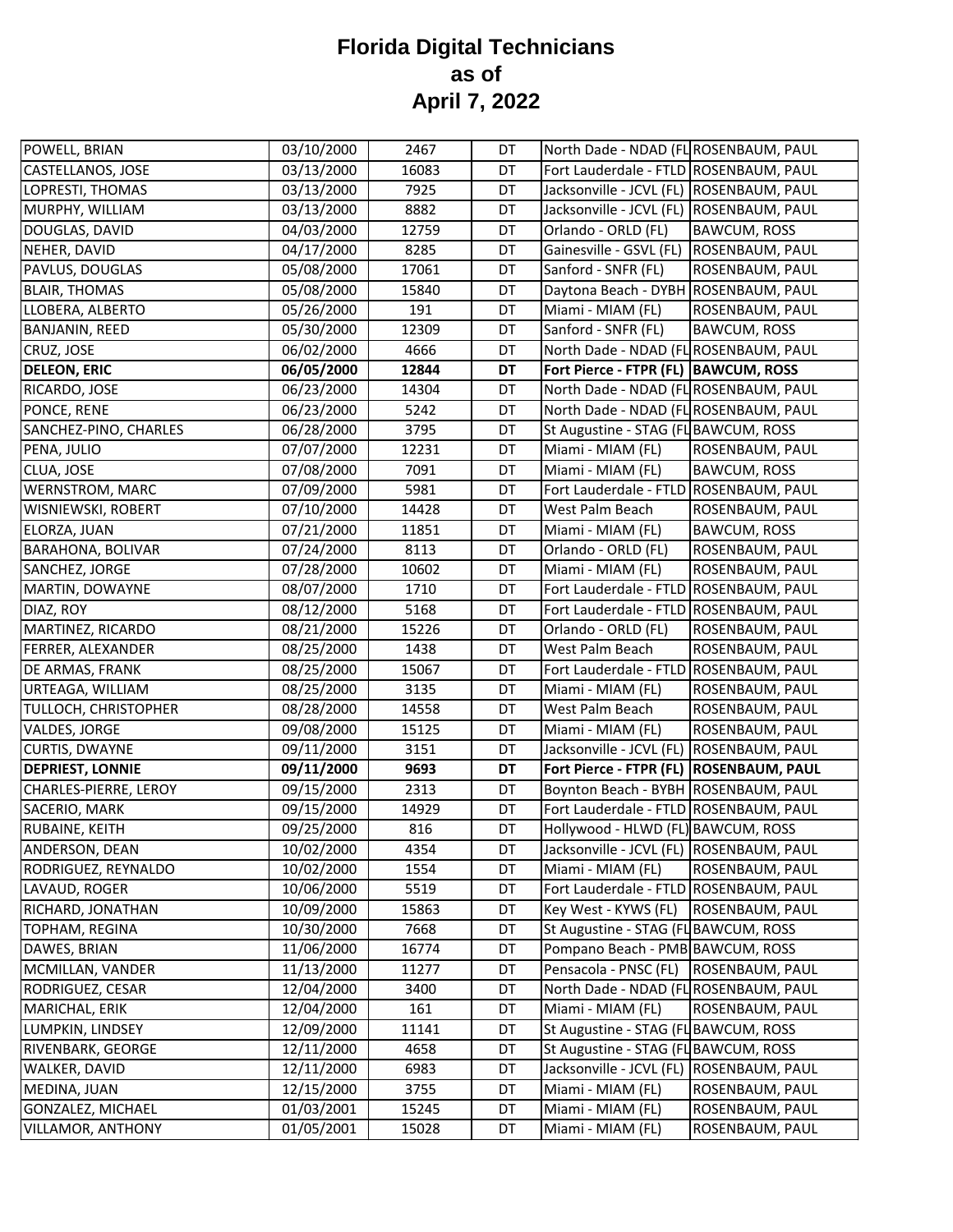| <b>DIBUT, JESUS</b>       | 01/05/2001 | 2525  | DT        | Miami - MIAM (FL)                        | ROSENBAUM, PAUL        |
|---------------------------|------------|-------|-----------|------------------------------------------|------------------------|
| KARNUTH, CARL             | 01/08/2001 | 12284 | DT        | Jacksonville - JCVL (FL)                 | <b>BAWCUM, ROSS</b>    |
| LOEHR, JOHN               | 01/08/2001 | 13445 | DT        | Sanford - SNFR (FL)                      | <b>BAWCUM, ROSS</b>    |
| PAULUS, UDO               | 01/08/2001 | 604   | DT        | Boynton Beach - BYBH                     | <b>BAWCUM, ROSS</b>    |
| DEALMAGRO, LUIS           | 01/12/2001 | 17311 | <b>DT</b> | Miami - MIAM (FL)                        | ROSENBAUM, PAUL        |
| LIZARDO, MANUEL           | 01/12/2001 | 4320  | DT        | Miami - MIAM (FL)                        | ROSENBAUM, PAUL        |
| CORTINA, EDUARDO          | 01/15/2001 | 7256  | DT        | North Dade - NDAD (FL ROSENBAUM, PAUL    |                        |
| AUBERTIN, LLEWELLYN       | 01/19/2001 | 2693  | DT        | Fort Lauderdale - FTLD ROSENBAUM, PAUL   |                        |
| MUNOZ, OMAR               | 01/19/2001 | 3002  | DT        | Miami - MIAM (FL)                        | ROSENBAUM, PAUL        |
| KING, ALBERT              | 01/22/2001 | 6517  | DT        | St Augustine - STAG (FL BAWCUM, ROSS     |                        |
| STORK, ERNEST             | 01/22/2001 | 15770 | DT        | Orange Park - ORPK (FL BAWCUM, ROSS      |                        |
| JOBES, JAMES              | 01/22/2001 | 17187 | DT        | Jacksonville - JCVL (FL) BAWCUM, ROSS    |                        |
| <b>SCHRANDT, THOMAS</b>   | 01/22/2001 | 11423 | DT        | Orlando - ORLD (FL)                      | <b>BAWCUM, ROSS</b>    |
| <b>GOMEZ, ADRIAN</b>      | 01/26/2001 | 14308 | DT        | Miami - MIAM (FL)                        | ROSENBAUM, PAUL        |
| <b>GARCIA, CRISTOBAL</b>  | 01/26/2001 | 11467 | DT        | Miami - MIAM (FL)                        | ROSENBAUM, PAUL        |
| MARQUEZ, GIAN             | 01/26/2001 | 13224 | DT        | Miami - MIAM (FL)                        | ROSENBAUM, PAUL        |
| GAIGELAS, MICHAEL         | 01/26/2001 | 6595  | DT        | North Dade - NDAD (FL ROSENBAUM, PAUL    |                        |
| FEITO, VICENTE            | 01/26/2001 | 15533 | DT        | Miami - MIAM (FL)                        | ROSENBAUM, PAUL        |
| CASTRO, WILLIAM           | 01/26/2001 | 16433 | DT        | DeLand - DELD (FL)                       | ROSENBAUM, PAUL        |
| MORSE, JAMES              | 02/05/2001 | 5092  | DT        | Palm Coast - PLCS (FL)                   | ROSENBAUM, PAUL        |
| CASTILLO, RICHARD         | 02/09/2001 | 12062 | DT        | Miami - MIAM (FL)                        | ROSENBAUM, PAUL        |
| CHESSER, WILLIAM          | 02/09/2001 | 6606  | DT        | Gainesville - GSVL (FL)                  | <b>BAWCUM, ROSS</b>    |
| CAMPANA, CHARLIE          | 02/12/2001 | 11513 | DT        | Miami - MIAM (FL)                        | ROSENBAUM, PAUL        |
| <b>WILSON, ERIC</b>       | 03/01/2001 | 9488  | DT        | Lake City - LKCY (FL)                    | <b>BAWCUM, ROSS</b>    |
| HAMILTON, THOMAS          | 03/12/2001 | 15376 | DT        | Orlando - ORLD (FL)                      | <b>BAWCUM, ROSS</b>    |
| RAIMONDI, ERNEST          | 03/19/2001 | 9870  | DT        | Sanford - SNFR (FL)                      | <b>BAWCUM, ROSS</b>    |
| GALVEZ, RICHARD           | 03/26/2001 | 5286  | DT        | Miami - MIAM (FL)                        | ROSENBAUM, PAUL        |
| FAJARDO, RONALD           | 03/30/2001 | 1810  | DT        | Miami - MIAM (FL)                        | ROSENBAUM, PAUL        |
| ROGERS, RAYMOND           | 03/30/2001 | 5152  | DT        | Cocoa - COCO (FL)                        | ROSENBAUM, PAUL        |
| SMITH, DONALD             | 04/02/2001 | 6280  | DT        | Fernandina Beach - FREROSENBAUM, PAUL    |                        |
| PARKER, JESSIE            | 04/02/2001 | 4111  | DT        | Panama City - PNCY (FL ROSENBAUM, PAUL   |                        |
| REILLY, RAYMOND           | 04/02/2001 | 2922  | DT        | DeLand - DELD (FL)                       | ROSENBAUM, PAUL        |
| HARRISON, DAVID           | 05/31/2001 | 3086  | DT        | Jacksonville - JCVL (FL)                 | ROSENBAUM, PAUL        |
| SWEARINGEN, JEREMY        | 06/04/2001 | 9095  | DT        | Jacksonville - JCVL (FL)                 | ROSENBAUM, PAUL        |
| PICKREN, STEPHEN          | 10/31/2001 | 11461 | DT        | Jacksonville - JCVL (FL) ROSENBAUM, PAUL |                        |
| <b>GOLDSMITH, RONALD</b>  | 05/10/2002 | 5432  | DT        | Boynton Beach - BYBH ROSENBAUM, PAUL     |                        |
| DELVA, HUBERT             | 07/09/2002 | 14545 | DT        | Boynton Beach - BYBH ROSENBAUM, PAUL     |                        |
| RYBA, DANIEL              | 09/05/2002 | 5027  | DT        | Miami - MIAM (FL)                        | ROSENBAUM, PAUL        |
| JIMENEZ, EDDY             | 01/01/2003 | 13390 | DT        | Orlando - ORLD (FL)                      | ROSENBAUM, PAUL        |
| DAVITT, DAVID             | 05/11/2003 | 2357  | DT        | Jacksonville - JCVL (FL)                 | ROSENBAUM, PAUL        |
| <b>TENEDORIO, ABRAHAM</b> | 10/12/2003 | 16166 | DT        | Fort Pierce - FTPR (FL)                  | <b>ROSENBAUM, PAUL</b> |
| CLEARY, JASON             | 08/23/2004 | 4086  | DT        | St Augustine - STAG (FL ROSENBAUM, PAUL  |                        |
| DELGADO, DANILO           | 03/07/2005 | 7593  | DT        | Miami - MIAM (FL)                        | ROSENBAUM, PAUL        |
| MONTES DE OCA, DANIEL     | 04/11/2005 | 11205 | DT        | Miami - MIAM (FL)                        | ROSENBAUM, PAUL        |
| HARLAN, MARK              | 07/11/2005 | 12066 | DT        | North Dade - NDAD (FL ROSENBAUM, PAUL    |                        |
| <b>FUTCH, NATHANIEL</b>   | 09/12/2005 | 14585 | DT        | Vero Beach - VRBH (FL]ROSENBAUM, PAUL    |                        |
| ROJO DEL VALLE, ALBERTO   | 09/23/2005 | 14843 | DT        | Miami - MIAM (FL)                        | <b>BAWCUM, ROSS</b>    |
| DURAN, JUAN               | 09/30/2005 | 1856  | DT        | Miami - MIAM (FL)                        | ROSENBAUM, PAUL        |
| <b>EUGENE, CHARLY</b>     | 11/16/2005 | 6749  | DT        | Boynton Beach - BYBH ROSENBAUM, PAUL     |                        |
| ELLIS, OSCAR              | 11/20/2005 | 12014 | DT        | Fort Lauderdale - FTLD BAWCUM, ROSS      |                        |
|                           |            |       |           |                                          |                        |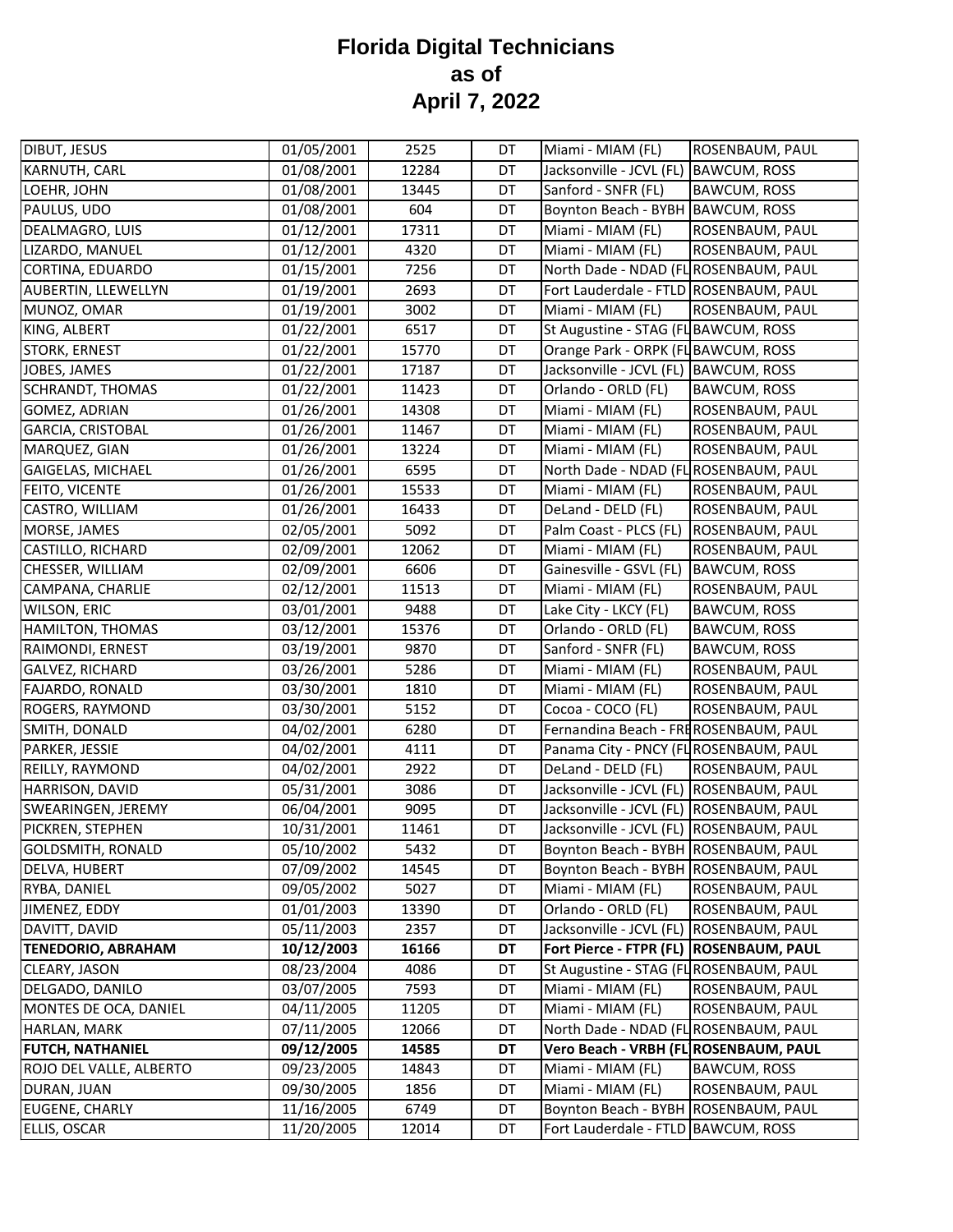| <b>GARCIA, JUAN</b>      | 03/06/2006 | 12680 | DT      | Miami - MIAM (FL)                             | ROSENBAUM, PAUL |
|--------------------------|------------|-------|---------|-----------------------------------------------|-----------------|
| IMPERATO, DANIEL         | 03/19/2006 | 16155 | DT      | Fort Lauderdale - FTLD ROSENBAUM, PAUL        |                 |
| RUSSELL, DERRELL         | 04/28/2006 | 1628  | DT      | Fort Lauderdale - FTLD ROSENBAUM, PAUL        |                 |
| <b>BOURDEAU, RONY</b>    | 10/06/2006 | 3973  | DT      | North Dade - NDAD (FL ROSENBAUM, PAUL         |                 |
| RAMOS, JOSE              | 02/19/2007 | 10156 | DT      | North Dade - NDAD (FL ROSENBAUM, PAUL         |                 |
| THROOP, THOMAS           | 04/06/2007 | 11700 | DT      | West Palm Beach                               | ROSENBAUM, PAUL |
| <b>GRANELL, NICHOLAS</b> | 06/01/2007 | 10969 | DT      | Miami - MIAM (FL)                             | ROSENBAUM, PAUL |
| HERNANDEZ, ANTONIO       | 07/19/2007 | 6533  | DT      | Miami - MIAM (FL)                             | ROSENBAUM, PAUL |
| PEREZ, CARLOS            | 09/07/2007 | 6646  | DT      | Miami - MIAM (FL)                             | ROSENBAUM, PAUL |
| ALLANDE, MANUEL          | 09/28/2007 | 7046  | DT      | Boynton Beach - BYBH ROSENBAUM, PAUL          |                 |
| SANTOS, LUIS             | 10/19/2007 | 6314  | DT      | North Dade - NDAD (FL ROSENBAUM, PAUL         |                 |
| SEDLAK, STEPHEN          | 11/05/2007 | 16087 | DT      | Gainesville - GSVL (FL)   BAWCUM, ROSS        |                 |
| VALERA, HENRY            | 12/13/2007 | 6629  | DT      | Boynton Beach - BYBH ROSENBAUM, PAUL          |                 |
| DYAL, JOHNNY             | 12/21/2007 | 13044 | DT      | Fort Lauderdale - FTLD ROSENBAUM, PAUL        |                 |
| JOINER, JULIAN           | 01/28/2008 | 21    | DT      | Orlando - ORLD (FL)                           | ROSENBAUM, PAUL |
| DIMURO, JOHN             | 05/23/2008 | 10146 | DT      | Boynton Beach - BYBH ROSENBAUM, PAUL          |                 |
| WHYTE, TRACEY            | 09/02/2008 | 1972  | DT      | North Dade - NDAD (FL ROSENBAUM, PAUL         |                 |
| WHITE, CHARLES           | 09/08/2008 | 9303  | DT      | Fort Lauderdale - FTLD ROSENBAUM, PAUL        |                 |
| <b>FARRELL, GREG</b>     | 10/06/2008 | 7006  | DT      | Miami - MIAM (FL)                             | ROSENBAUM, PAUL |
| <b>GHANESS, DEODATT</b>  | 04/26/2009 | 9341  | DT      | Boynton Beach - BYBH ROSENBAUM, PAUL          |                 |
| ALVAREZ, RAMSES          | 05/06/2009 | 12875 | DT      | Miami - MIAM (FL)                             | ROSENBAUM, PAUL |
| ALVAREZ, DAVID           | 10/12/2009 | 12255 | DT      | Miami - MIAM (FL)                             | ROSENBAUM, PAUL |
| DORSETTE, SEMAJ          | 10/18/2009 | 9807  | DT      | North Dade - NDAD (FL ROSENBAUM, PAUL         |                 |
| JAGARNAUTH, MICHAEL      | 10/22/2009 | 9427  | DT      | Boynton Beach - BYBH ROSENBAUM, PAUL          |                 |
| SASLOVSKY, JOSHUA        | 03/29/2010 | 3319  | DT      | Hollywood - HLWD (FL) BAWCUM, ROSS            |                 |
| JONES, KEITH             | 04/08/2010 | 13641 | DT      | Orlando - ORLD (FL)                           | ROSENBAUM, PAUL |
| LEON, FRANK              | 06/07/2010 | 5558  | DT      | Miami - MIAM (FL)                             | ROSENBAUM, PAUL |
| THOMAS, SINCLAIR         | 07/19/2010 | 5673  | DT      | North Dade - NDAD (FL ROSENBAUM, PAUL         |                 |
| DANON, MARCO             | 08/02/2010 | 14017 | DT      | Fort Lauderdale - FTLD ROSENBAUM, PAUL        |                 |
| CASTINEIRAS, ALFREDO     | 08/16/2010 | 14023 | DT      | Miami - MIAM (FL)                             | ROSENBAUM, PAUL |
| TOMLINSON, JEFFREY       | 08/23/2010 | 966   | DT      | Miami - MIAM (FL)                             | ROSENBAUM, PAUL |
| CRUZ, RODOLFO            | 11/15/2010 | 2520  | DT      | North Dade - NDAD (FL ROSENBAUM, PAUL         |                 |
| COLEMAN, GARY            | 01/31/2011 | 10009 | DT      | Miami - MIAM (FL)                             | ROSENBAUM, PAUL |
| KALEY, RICHARD           | 02/25/2011 | 5820  | DT      | Pensacola - PNSC (FL)                         | ROSENBAUM, PAUL |
| GIFFORD, JEMAR           | 03/14/2011 | 7513  | DT      | North Dade - NDAD (FL ROSENBAUM, PAUL         |                 |
| <b>GONZALEZ, CARLOS</b>  | 05/23/2011 | 4774  | DT      | Miami - MIAM (FL)                             | ROSENBAUM, PAUL |
| LIMA, ANDREY             | 05/31/2011 | 12923 | DT      | Miami - MIAM (FL)                             | ROSENBAUM, PAUL |
| JACKSON, PARUS           | 10/10/2011 | 995   | DT      | Miami - MIAM (FL)                             | ROSENBAUM, PAUL |
| <b>BERGER, KEVIN</b>     | 08/13/2012 | 8907  | DT      | North Dade - NDAD (FL ROSENBAUM, PAUL         |                 |
| ADLAM, LINCENT           | 11/05/2012 | 1653  | DT      | North Dade - NDAD (FL ROSENBAUM, PAUL         |                 |
| <b>ENRIQUEZ, ERIC</b>    | 01/14/2013 | 5825  | DT      | Miami - MIAM (FL)                             | ROSENBAUM, PAUL |
| HERRERA, ARIEL           | 06/17/2013 | 10072 | DT      | Miami - MIAM (FL)                             | ROSENBAUM, PAUL |
| CHINEA, GIOVANNI         | 07/22/2013 | 3075  | DT      | Miami - MIAM (FL)                             | ROSENBAUM, PAUL |
| HIBBERT, MICHAEL         | 09/23/2013 | 17343 | DT      | Miami - MIAM (FL)                             | ROSENBAUM, PAUL |
| MATOS, ALEJANDRO         | 07/14/2014 | 6200  | DT      | Miami - MIAM (FL)                             | ROSENBAUM, PAUL |
| LOPEZ, CARLOS            | 07/14/2014 | 7713  | DT      | Miami - MIAM (FL)                             | ROSENBAUM, PAUL |
| PEREZ, SANTIAGO          | 09/15/2014 | 7174  | DT      | Miami - MIAM (FL)                             | ROSENBAUM, PAUL |
| RILEY, NEILL             | 06/01/2021 | 1973  | DT Temp | Deerfield Beach - DRBH BAWCUM, ROSS           |                 |
| <b>TAYLOR, RYAN</b>      | 06/14/2021 | 9353  |         | DT Temp   Deerfield Beach - DRBH BAWCUM, ROSS |                 |
| ROBINSON, TIMOTHY        | 06/21/2021 | 718   |         | DT Temp   Deerfield Beach - DRBH BAWCUM, ROSS |                 |